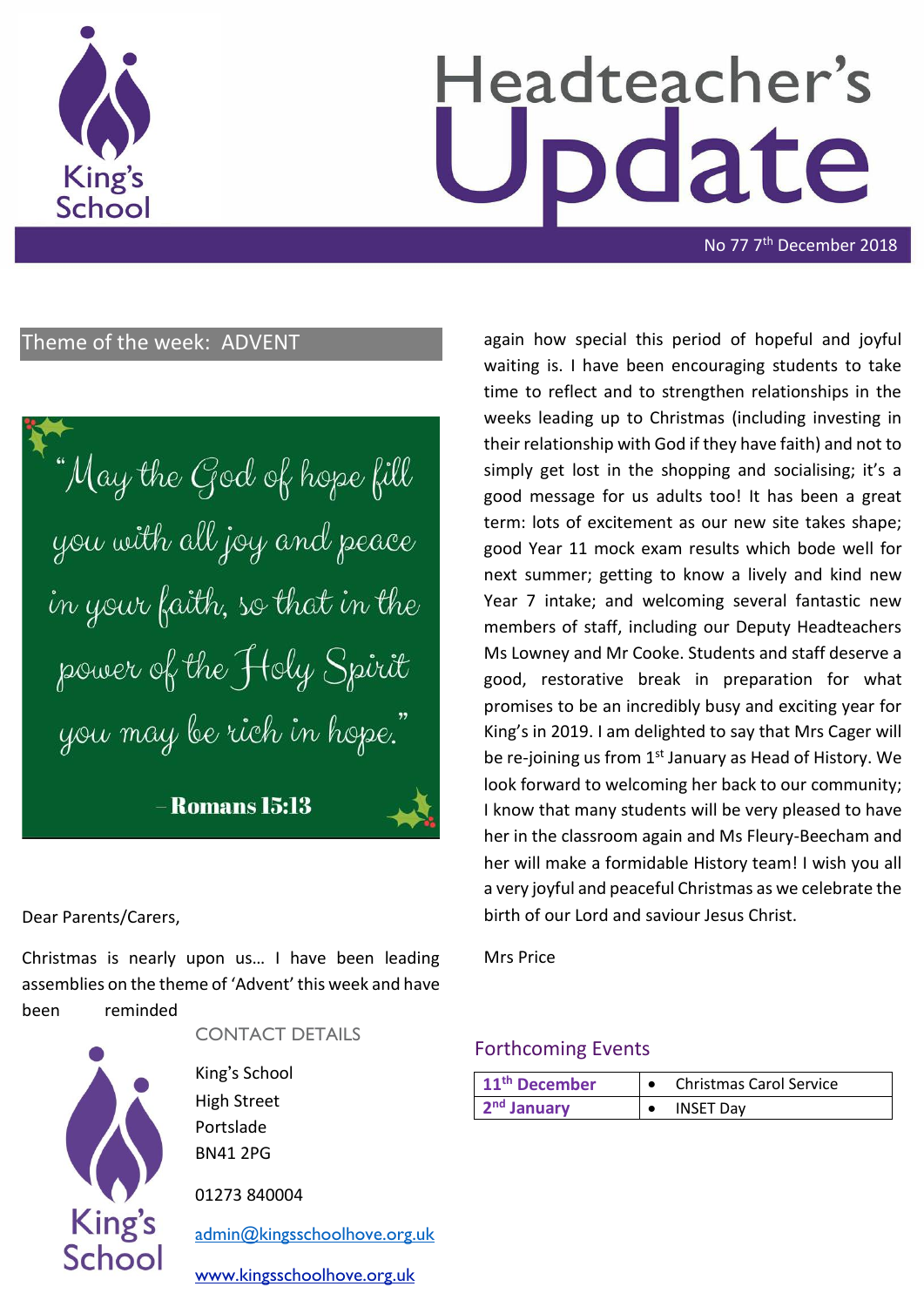# **King's School**

## Non-Uniform Day and Christmas Lunch

On Wednesday 12th December we will be holding a nonuniform day in school. Students can pay £1 in return for permission to wear their own clothes for a day. Christmas jumpers are encouraged! Students should bring £1 into school in cash to give to their tutor between Wednesday 5<sup>th</sup> December and Tuesday 11<sup>th</sup> December if they wish to participate. The Student Council will be deciding which charity the money raised will be donated to at their forthcoming meeting on 11<sup>th</sup> December. The  $12<sup>th</sup>$  December is also the day of our student Christmas lunch. We look forward to a festive day!

#### Mince Pie Request!

Our PTA will be providing refreshments after our Carol Service on 11<sup>th</sup> December. If you are able to donate a box or two of mince pies (or other festive goodies) to support the PTA in this it would be much appreciated. Please can mince pies be brought to the school's main office by 5pm on Monday 10<sup>th</sup> December. Thank you in advance for your support.

#### Student of the week



**Year 7** Student of the week nominated by the office team is Rani for always being polite, cheerful and a friendly presence. Thanks Rani!

SOTW for **Year 8** is Rupert for his great work in form in helping with tasks and showing a positive Christmas attitude throughout!





In **Year 9** Femi has been chosen as SOTW for consistently showing school values across a number of lessons. Femi has been awarded 12 achievement points for this in November - thank you Femi!



Students of the week for **Year 10** are

both Hugo & Kaddy for presenting the school so well to outside visitors. They made a



great impression, and were wonderful representatives of our values and ethos. Thank you!



In **Year 11** Georgia & Eloise have both

been nominated for supporting with Year 9 options evening. Both girls worked hard to help



teachers and parents alike.

#### End of Term and Christmas Holiday

Our last day of term is Friday 14<sup>th</sup> December. All students should arrive as normal for 8:30am on this date. They will attend three lessons and also have a tutor time and a celebration assembly which will incorporate a 'dress the tutor' competition! A full brunch service will be available in the Dome Diner at break time. All students will be dismissed from school at 12:40pm on this date. Students (including those in Year 11) will not be set extensive holiday work. Year 11 should ensure they have a proper break and rest as the February half term, Easter break, and May half term will be periods of intensive work in preparation for final GCSE exams.

## INSET Reminder

A final reminder that Wednesday 2<sup>nd</sup> January is an INSET day and the school will be closed to all students on this date. All students should return for the Easter term for an 8:30am lesson start as usual on Thursday 3rd January.

## Prayer Space – Tues  $11^{th}$  to Thurs  $13^{th}$  Dec

The fantastic Off the Fence team will once again be running a **Prayer Space** in school, during the last week of term. This is an amazing opportunity for students to have some quiet space for reflection in the busy run up to Christmas. The prayer space will also be open for parents to visit **between 3.15 and 4.15 on Wednesday**